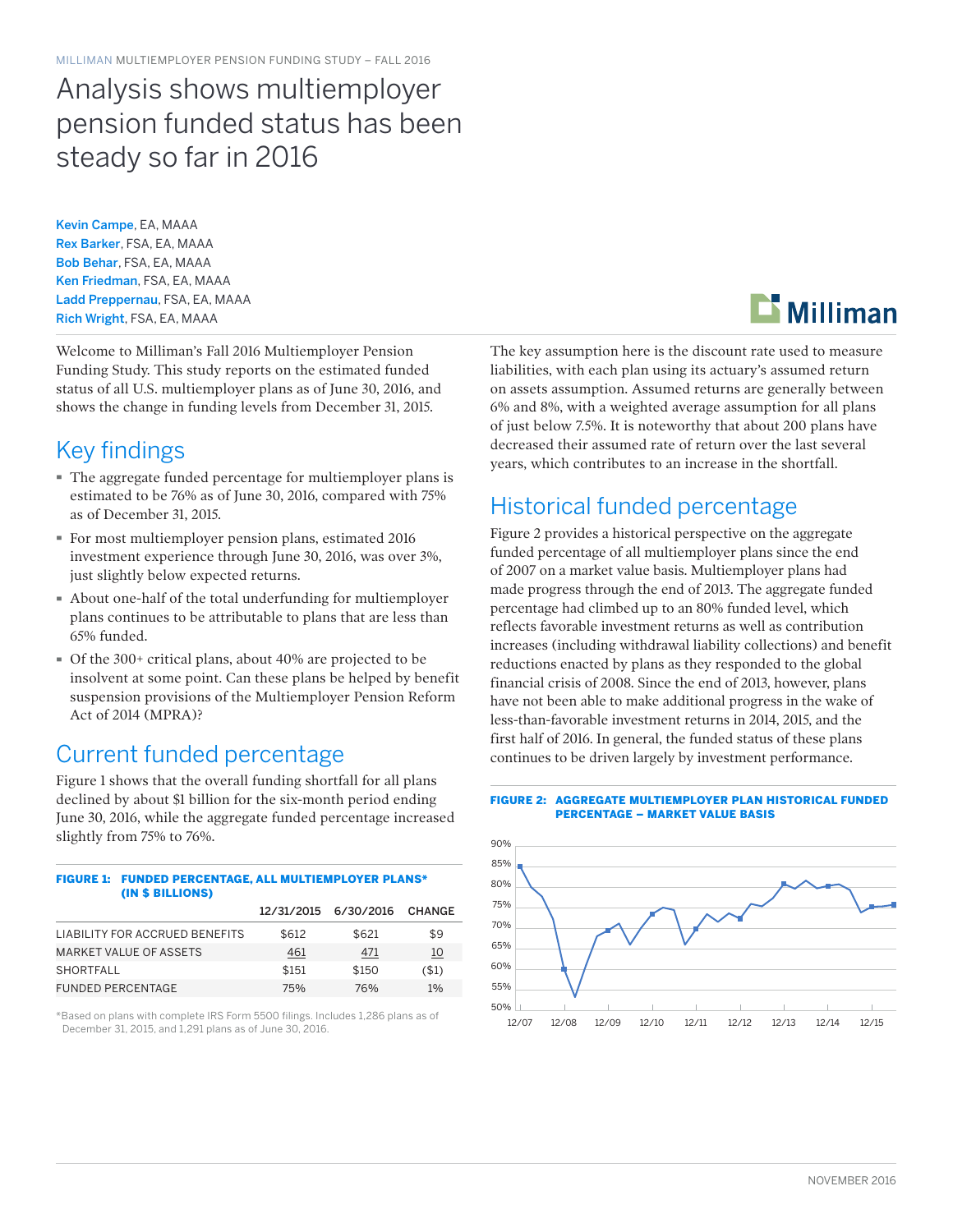# Results vary by plan

Aggregate funding levels of multiemployer plans have declined over the past two years, but as might be expected, individual plans are affected in different ways.

Figure 3 shows the historical funded percentage of all multiemployer plans since the end of 2007 separately for plans that are critical now (red line), plans that are not critical now (light blue line), and all plans (dark blue line). We see that the gap between the funded percentage of critical versus noncritical plans has widened considerably since the market crash, which left both groups of plans less than 60% funded. The aggregate funded percentage of critical plans remains under 60% as of June 30, 2016, while the funded percentage of noncritical plans is in excess of 80%. Although critical plans have crawled above the 60% threshold several times since 2009, cash flow needs have made it difficult for these plans to build any momentum, even after experiencing periods with more favorable market conditions. Since 2015, the estimated funded percentage projection for critical plans has leveled off while the line for the non-critical projection plans has increased slightly.

### FIGURE 3: HISTORICAL FUNDED PERCENTAGE - MULTIEMPLOYER PLANS SINCE 12/31/2007



### Can the most poorly funded plans recover?

Since our first study as of December 31, 2013, the percentage of plans in critical status has remained consistent at about 25% of all plans. The number of plans that are less than 65% funded showed little change and continues to account for more than half of the aggregate deficit for all multiemployer plans of \$150 billion. Starting with 2014 Internal Revenue Service (IRS) Form 5500 filings, new information is provided for critical plans. We have reviewed the new statistics for the 320 critical plans in our study for which this information is available. Of these, 40% are projected to become insolvent at some point, while the remainder are projected to emerge from critical status in the future.

Figure 4 shows the aggregate funding shortfall for the plans that are in critical status and projected to become insolvent, broken down by the year of projected insolvency.

#### FIGURE 4: AGGREGATE FUNDING SHORTFALL FOR PLANS PROJECTED TO BECOME INSOLVENT, BY YEAR OF PROJECTED INSOLVENCY (IN \$ BILLIONS)

| YEAR OF INSOLVENCY   | <b>NUMBER OF PLANS</b> | <b>FUNDING SHORTFALL</b> |
|----------------------|------------------------|--------------------------|
| <b>PRIOR TO 2025</b> | 47                     | \$7                      |
| $2025 - 2034$        | 50                     | 27                       |
| 2035 AND AFTER       | 30                     |                          |
| TOTAL                | 127                    | \$41                     |

Looking ahead, the \$41 billion shortfall for plans headed toward insolvency is likely to increase, short of sustained excess returns, significant contributions increases, or benefit suspensions that may be adopted under MPRA. While some plans may become eligible for suspensions and decide to pursue these changes, it is still too early to gauge the impact they might have on the health of those plans or whether they can gain approval from the U.S. Treasury Department first, and then their participants.

Notably, the Central States Teamster Fund application for suspensions was denied by the Treasury; therefore, the fund will not make another application. This fund alone represents almost \$20 billion of underfunding, approximately half of the above \$41 billion.

Figure 5 shows the \$37 billion shortfall for plans that are projected to emerge. If the projection assumptions for these plans are met, we may see a reduction in the shortfall for such plans, especially those that are expected to emerge prior to 2025.

#### FIGURE 5: AGGREGATE FUNDING SHORTFALL FOR PLANS PROJECTED TO EMERGE FROM CRITICAL STATUS, BY YEAR OF PROJECTED EMERGENCE (IN \$ BILLIONS)

| <b>YEAR OF EMERGENCE</b> | <b>NUMBER OF PLANS</b> | <b>FUNDING SHORTFALL</b> |
|--------------------------|------------------------|--------------------------|
| <b>PRIOR TO 2025</b>     | 118                    | \$21                     |
| $2025 - 2034$            | 38.                    | 6                        |
| 2035 AND AFTER           | 37                     | 10                       |
| TOTAL                    | 193                    | \$37                     |

Note that the information in Figures 4 and 5 is not representative of the status of all critical plans today. These results are largely based on projections from 2014 and thus do not reflect the lessthan-favorable investment returns since then.